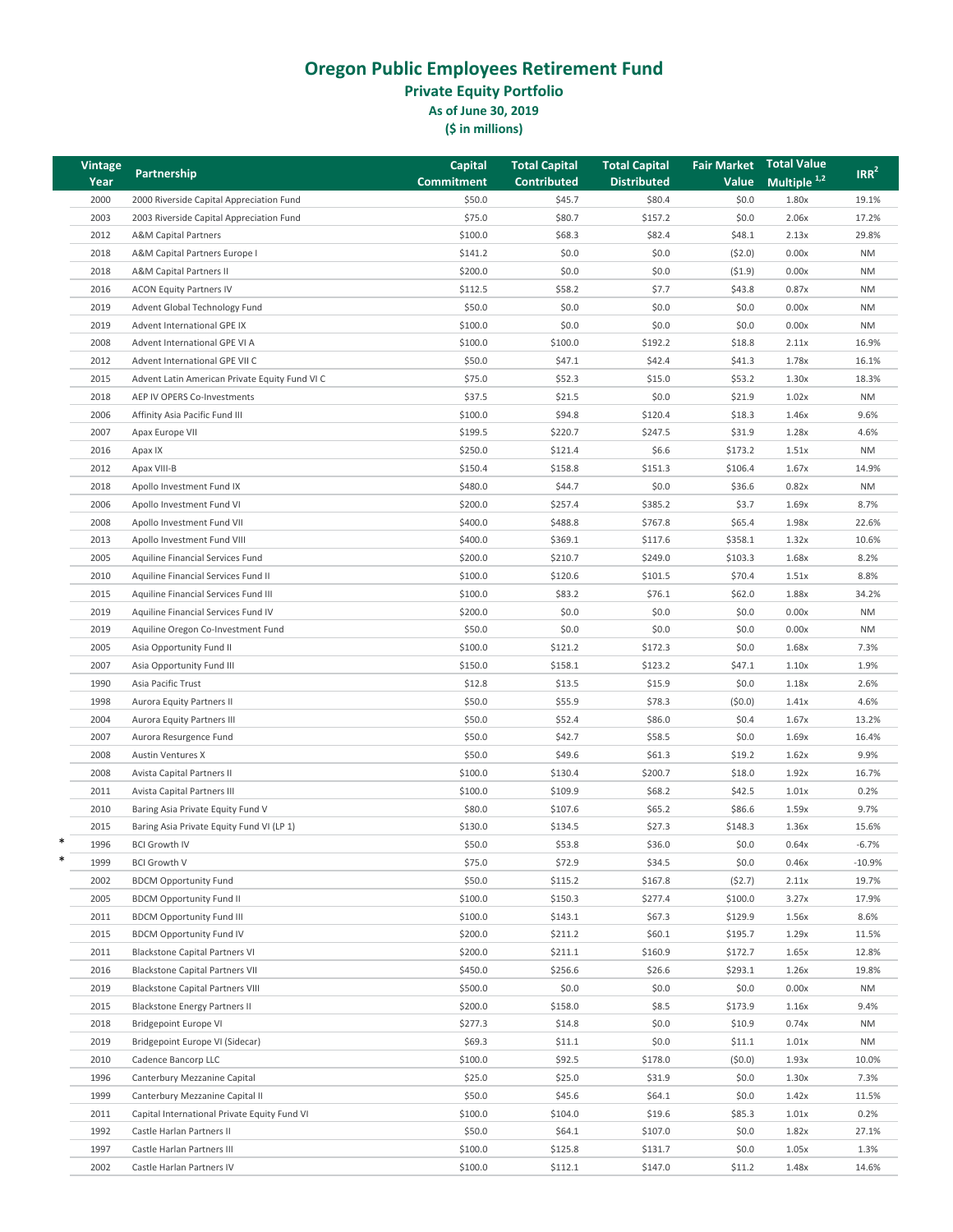**Private Equity Portfolio**

**As of June 30, 2019**

| <b>Vintage</b> |                                                 | Capital           | <b>Total Capital</b> | <b>Total Capital</b> | <b>Fair Market</b> | <b>Total Value</b>      | IRR <sup>2</sup> |
|----------------|-------------------------------------------------|-------------------|----------------------|----------------------|--------------------|-------------------------|------------------|
| Year           | Partnership                                     | <b>Commitment</b> | <b>Contributed</b>   | <b>Distributed</b>   | Value              | Multiple <sup>1,2</sup> |                  |
| 2008           | Castle Harlan Partners V                        | \$100.0           | \$91.3               | \$70.8               | \$46.7             | 1.39x                   | 10.5%            |
| 2013           | CDH Fund V                                      | \$100.0           | \$108.9              | \$40.8               | \$108.6            | 1.39x                   | 12.2%            |
| 2006           | Centerbridge Capital Partners                   | \$200.0           | \$317.5              | \$539.7              | \$26.9             | 2.25x                   | 19.4%            |
| 2011           | Centerbridge Capital Partners II                | \$100.0           | \$145.8              | \$104.2              | \$33.1             | 0.91x                   | $-2.1%$          |
| 2015           | Centerbridge Capital Partners III               | \$135.0           | \$87.0               | \$27.9               | \$89.3             | 1.51x                   | 14.9%            |
| 2016           | Centerbridge Special Credit Partners III        | \$150.0           | \$127.5              | \$21.6               | \$122.7            | 1.16x                   | 7.9%             |
| 2018           | Centerbridge Special Credit Partners III - Flex | \$350.0           | \$0.0                | \$0.0\$              | \$0.0              | 0.00x                   | <b>NM</b>        |
| 2019           | ClearVue OPERF                                  | \$50.0            | \$0.0                | \$0.0                | \$0.0              | 0.00x                   | <b>NM</b>        |
| 2019           | ClearVue Partners III                           | \$150.0           | \$0.0                | \$0.0\$              | \$0.0              | 0.00x                   | <b>NM</b>        |
| 2002           | Coller International Partners IV                | \$50.0            | \$44.6               | \$60.3\$             | \$0.0\$            | 1.35x                   | 11.5%            |
| 2006           | Coller International Partners V-A               | \$100.0           | \$87.4               | \$116.0              | \$9.0              | 1.43x                   | 8.3%             |
| 2011           | Coller International Partners VI                | \$100.0           | \$80.7               | \$93.2               | \$34.4             | 1.59x                   | 15.6%            |
| 2006           | Court Square Capital Partners II                | \$100.0           | \$95.5               | \$165.9              | \$10.2             | 1.89x                   | 12.8%            |
| 2012           | Court Square Capital Partners III               | \$75.0            | \$79.4               | \$41.0               | \$76.3             | 1.52x                   | 18.9%            |
| 2012           | Crescent Mezzanine Partners VI                  | \$75.0            | \$81.5               | \$72.3               | \$29.0             | 1.29x                   | 8.1%             |
| 2005           | CVC Capital Partners Asia Pacific II            | \$100.0           | \$124.9              | \$98.2               | \$0.5              | 0.73x                   | $-5.1%$          |
| 2008           | CVC Capital Partners Asia Pacific III           | \$100.0           | \$104.8              | \$152.9              | \$12.7             | 1.70x                   | 13.3%            |
| 2014           | <b>CVC Capital Partners VI</b>                  | \$196.5           | \$177.6              | \$58.4               | \$193.5            | 1.55x                   | 16.6%            |
| 2017           | <b>CVC Capital Partners VII</b>                 | \$245.1           | \$40.2               | \$0.9                | \$48.6             | 1.24x                   | <b>NM</b>        |
| 1996           | CVC European Equity Partners                    | \$50.0            | \$58.6               | \$142.8              | \$0.0\$            | 2.72x                   | 26.5%            |
| 1998           | CVC European Equity Partners II                 | \$150.0           | \$174.7              | \$367.7              | \$0.0\$            | 2.38x                   | 18.9%            |
| 2001           | CVC European Equity Partners III                | \$150.0           | \$178.2              | \$446.6              | \$9.8              | 2.87x                   | 41.0%            |
| 2005           | CVC European Equity Partners IV                 | \$145.5           | \$153.1              | \$294.4              | \$0.1              | 2.02x                   | 17.0%            |
| 2008           | CVC European Equity Partners V                  | \$291.2           | \$271.6              | \$468.5              | \$53.8             | 2.17x                   | 16.5%            |
| 2005           | Diamond Castle Partners IV                      | \$100.0           | \$99.0               | \$101.7              | \$0.0\$            | 1.03x                   | 0.6%             |
| 1995           | Doughty Hanson & Co II                          | \$50.0            | \$46.3               | \$93.7               | \$0.0\$            | 2.10x                   | 45.6%            |
| 1997           | Doughty Hanson & Co III                         | \$250.0           | \$266.9              | \$512.8              | \$0.0              | 1.98x                   | 13.6%            |
| 2004           | <b>Elevation Partners</b>                       | \$100.0           | \$95.3               | \$149.0              | \$0.2\$            | 1.61x                   | 11.8%            |
| 2015           | Encap Energy Capital Fund X                     | \$90.0            | \$75.8               | \$14.8               | \$76.8             | 1.22x                   | 10.4%            |
| 2017           | Encap Energy Capital Fund XI                    | \$250.0           | \$45.3               | \$0.0\$              | \$37.8             | 0.83x                   | <b>NM</b>        |
| 2000           | Endeavour Capital Fund III                      | \$25.0            | \$24.5               | \$67.1               | \$0.0\$            | 2.74x                   | 29.6%            |
| 2004           | Endeavour Capital Fund IV                       | \$50.0            | \$46.1               | \$162.3              | \$0.0\$            | 3.52x                   | 28.2%            |
| 2008           | Endeavour Capital Fund V                        | \$65.0            | \$64.9               | \$57.0               | \$65.1             | 1.88x                   | 10.3%            |
| 2011           | Endeavour Capital Fund VI                       | \$95.0            | \$89.0               | \$79.9               | \$61.4             | 1.59x                   | 10.7%            |
| 2015           | Endeavour Capital Fund VII                      | \$112.4           | \$72.3               | \$3.5                | \$83.3             | 1.20x                   | 8.4%             |
| 2004           | Essex Woodlands Health Ventures Fund VI         | \$25.0            | \$24.3               | \$26.2               | \$9.6              | 1.47x                   | 4.4%             |
| 2006           | Essex Woodlands Health Ventures Fund VII        | \$50.0            | \$50.0               | \$68.3               | \$4.7              | 1.46x                   | 6.2%             |
| 2008           | Essex Woodlands Health Ventures Fund VIII       | \$100.0           | \$100.0              | \$51.0               | \$46.2             | 0.97x                   | $-0.5%$          |
| 1997           | Exxel Capital Partners V                        | \$75.0            | \$87.0               | \$7.7                | \$0.0\$            | 0.05x                   | $-100.0%$        |
| 2000           | <b>Exxel Capital Partners VI</b>                | \$50.0            | \$75.8               | \$21.8               | \$15.8             | 0.32x                   | $-7.7%$          |
| 1998           | Fenway Partners Capital Fund II                 | \$50.0            | \$58.5               | \$67.9               | \$0.0\$            | 1.19x                   | 4.2%             |
| 2006           | Fenway Partners Capital Fund III                | \$50.0            | \$69.8               | \$101.3              | \$5.2              | 1.72x                   | 7.3%             |
| 2012           | Fifth Cinven Fund                               | \$75.8            | \$71.8               | \$98.0               | \$26.4             | 1.83x                   | 21.1%            |
| 2001           | First Reserve Fund IX                           | \$75.0            | \$81.2               | \$231.0              | \$0.0\$            | 3.00x                   | 48.1%            |
| 2004           | First Reserve Fund X                            | \$100.0           | \$100.0              | \$182.4              | \$0.3\$            | 1.83x                   | 31.1%            |
| 2006           | FIRST RESERVE FUND XI                           | \$300.0           | \$342.1              | \$223.8              | \$15.2             | 0.67x                   | $-8.3%$          |
| 2008           | First Reserve Fund XII                          | \$300.0           | \$342.1              | \$172.6              | \$51.4             | 0.61x                   | $-10.1%$         |
| 2006           | Fisher Lynch Co-investment Partnership          | \$250.0           | \$282.1              | \$387.2              | \$26.8             | 1.53x                   | 6.9%             |
| 2011           | Fisher Lynch Co-Investment Partnership II       | \$500.0           | \$511.7              | \$498.6              | \$443.7            | 1.89x                   | 17.4%            |
| 2006           | <b>Focus Ventures III</b>                       | \$40.0            | \$40.0               | \$21.7               | \$0.0\$            | 0.54x                   | $-10.0%$         |
| 2000           | Fox Paine Capital Fund II                       | \$50.0            | \$49.3               | \$93.8               | \$0.0\$            | 2.17x                   | 18.9%            |
| 2006           | Francisco Partners II                           | \$100.0           | \$100.2              | \$139.7              | \$16.9             | 1.59x                   | 10.1%            |
| 2011           | Francisco Partners III                          | \$100.0           | \$92.7               | \$150.8              | \$75.1             | 2.46x                   | 20.8%            |
| 2015           | Francisco Partners IV                           | \$150.0           | \$146.2              | \$79.1               | \$194.4            | 1.87x                   | 27.3%            |
| 2018           | Francisco Partners V                            | \$200.0           | \$102.5              | \$0.0\$              | \$109.1            | 1.06x                   | <b>NM</b>        |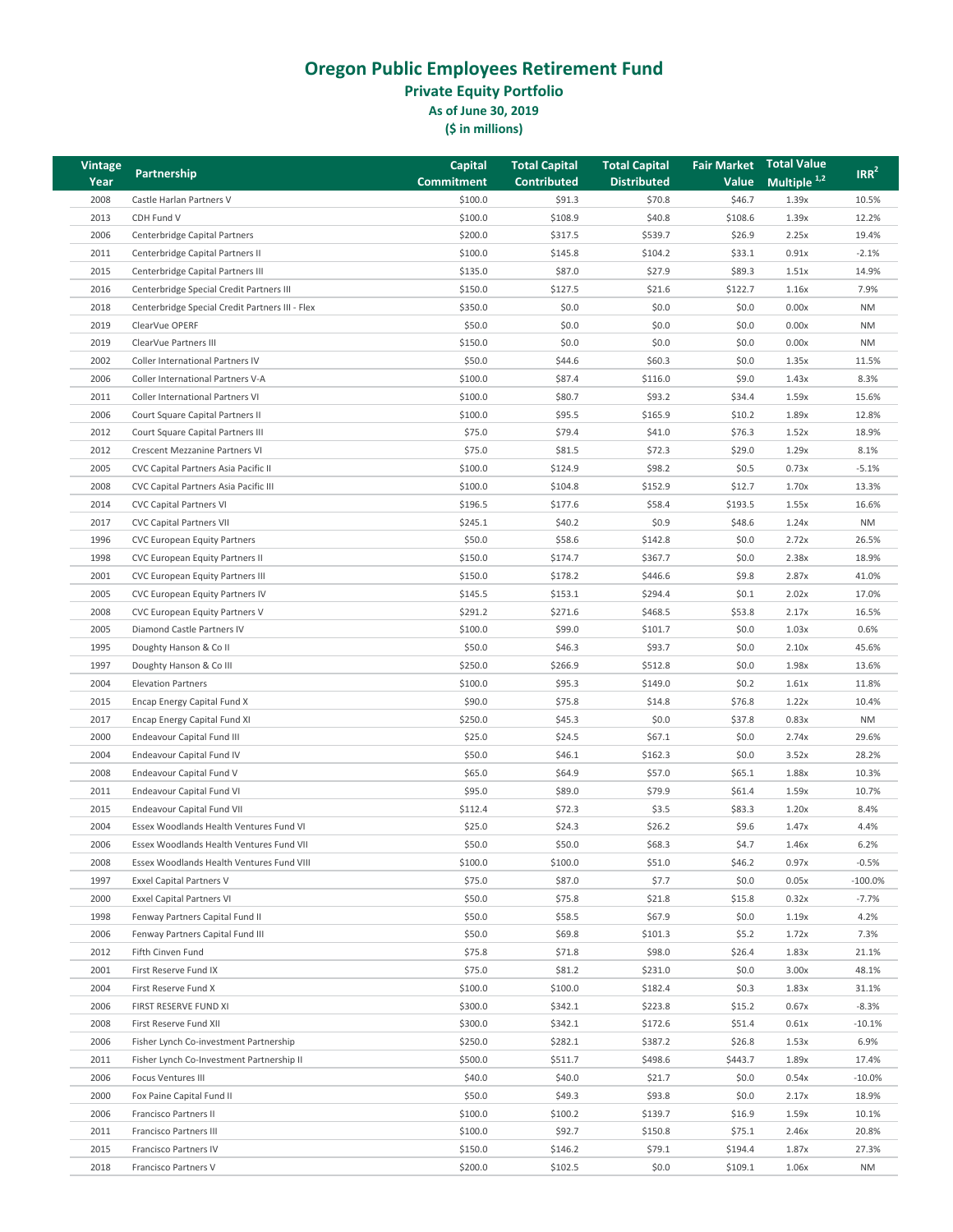**Private Equity Portfolio**

**As of June 30, 2019**

| <b>Vintage</b> |                                                 | <b>Capital</b>    | <b>Total Capital</b> | <b>Total Capital</b> | <b>Fair Market</b> | <b>Total Value</b>      | IRR <sup>2</sup> |
|----------------|-------------------------------------------------|-------------------|----------------------|----------------------|--------------------|-------------------------|------------------|
| Year           | Partnership                                     | <b>Commitment</b> | <b>Contributed</b>   | <b>Distributed</b>   | <b>Value</b>       | Multiple <sup>1,2</sup> |                  |
| 2016           | General Atlantic                                | \$500.0           | \$280.7              | \$18.3               | \$321.6            | 1.22x                   | 15.9%            |
| 2019           | <b>Genstar Capital Partners IX</b>              | \$120.0           | \$0.0                | \$0.0                | (50.5)             | 0.00x                   | <b>NM</b>        |
| 2017           | <b>Genstar Capital Partners VIII</b>            | \$100.0           | \$97.7               | \$12.9               | \$119.1            | 1.38x                   | <b>NM</b>        |
| 2019           | Genstar IX Opportunities Fund I                 | \$80.0            | \$0.0                | \$0.0                | \$0.0              | 0.00x                   | <b>NM</b>        |
| 2017           | Genstar VIII Opportunities Fund                 | \$50.0            | \$43.8               | \$0.0                | \$55.1             | 1.26x                   | <b>NM</b>        |
| 2011           | <b>GGV Capital IV</b>                           | \$50.0            | \$49.8               | \$28.0               | \$92.4             | 2.42x                   | 17.6%            |
| 2015           | <b>GGV Capital Select</b>                       | \$50.0            | \$43.8               | \$0.0                | \$57.7             | 1.32x                   | 12.5%            |
| 2014           | <b>GGV Capital V</b>                            | \$50.0            | \$47.5               | \$7.7                | \$122.3            | 2.74x                   | 31.0%            |
| 2016           | <b>GGV Capital VI</b>                           | \$45.0            | \$39.8               | \$0.0                | \$51.3             | 1.29x                   | <b>NM</b>        |
| 2016           | <b>GGV Capital VI Plus</b>                      | \$15.0            | \$9.5                | \$0.0                | \$9.1              | 0.97x                   | <b>NM</b>        |
| 2019           | <b>GGV Capital VII</b>                          | \$64.0            | \$10.2               | \$0.0                | \$9.5              | 0.93x                   | <b>NM</b>        |
| 2019           | <b>GGV Capital VII Plus</b>                     | \$16.0            | \$2.9                | \$0.0                | \$2.9              | 1.00x                   | <b>NM</b>        |
| 2016           | <b>GGV Discovery</b>                            | \$20.0            | \$17.5               | \$0.0                | \$25.3             | 1.45x                   | <b>NM</b>        |
| 2019           | <b>GGV Discovery II</b>                         | \$20.0            | \$2.3                | \$0.0                | \$2.1              | 0.92x                   | <b>NM</b>        |
| 2013           | GI Partners Fund IV                             | \$100.0           | \$97.8               | \$12.6               | \$142.8            | 1.59x                   | 16.6%            |
| 2017           | GI Partners Fund V                              | \$250.0           | \$67.7               | \$0.0                | \$80.6             | 1.19x                   | <b>NM</b>        |
| 2007           | Gores Capital Partners II                       | \$100.0           | \$113.3              | \$143.7              | \$6.1              | 1.39x                   | 7.6%             |
| 2009           | Gores Capital Partners III                      | \$100.0           | \$108.5              | \$109.8              | \$12.4             | 1.15x                   | 3.9%             |
| 2005           | Granite Ventures II                             | \$25.0            | \$25.0               | \$20.3               | \$45.6             | 2.64x                   | 11.6%            |
| 1999           | Green Equity Investors III                      | \$50.0            | \$49.4               | \$111.7              | \$0.0              | 2.37x                   | 21.6%            |
| 2003           | Green Equity Investors IV                       | \$100.0           | \$107.6              | \$206.1              | \$0.9              | 1.97x                   | 11.2%            |
| 2007           | Green Equity Investors V                        | \$200.0           | \$207.9              | \$376.8              | \$101.6            | 2.42x                   | 18.6%            |
| 2012           | Green Equity Investors VI                       | \$150.0           | \$162.7              | \$108.6              | \$167.2            | 1.81x                   | 16.4%            |
| 2017           | Green Equity Investors VII                      | \$250.0           | \$147.7              | \$1.0                | \$172.1            | 1.17x                   | <b>NM</b>        |
| 1999           | <b>Gryphon Partners II</b>                      | \$50.0            | \$60.2               | \$70.8               | \$0.1              | 1.27x                   | 4.7%             |
| 2008           | GSO Capital Opportunities Fund I                | \$100.0           | \$150.3              | \$213.3              | \$1.5              | 1.50x                   | 17.3%            |
| 2011           | GSO Capital Opportunities Fund II               | \$100.0           | \$124.4              | \$117.4              | \$37.0             | 1.37x                   | 11.7%            |
| 2017           | <b>GTCR Fund XII-AB</b>                         | \$150.0           | \$37.1               | \$1.3                | \$30.1             | 0.85x                   | <b>NM</b>        |
| 2010           | Hamilton Lane SMID Fund                         | \$300.0           | \$313.9              | \$257.7              | \$235.0            | 1.69x                   | 14.0%            |
| 1990           | HarbourVest International PEP                   | \$25.0            | \$25.0               | \$44.2               | \$0.0              | 1.77x                   | 11.1%            |
| 1995           | HarbourVest International PEP II                | \$75.0            | \$73.8               | \$113.4              | \$0.0              | 1.54x                   | 11.9%            |
| *<br>1998      | Harbourvest International PEP III - Partnership | \$80.0            | \$76.8               | \$119.9              | \$0.0              | 1.56x                   | 10.5%            |
| 2004           | HarbourVest Partners 2004 Direct Fund           | \$75.0            | \$75.0               | \$133.3              | \$6.0              | 1.86x                   | 10.8%            |
| 2007           | HarbourVest Partners 2007 Direct Fund           | \$100.0           | \$97.8               | \$159.3              | \$8.7              | 1.72x                   | 10.4%            |
| 2013           | HarbourVest Partners 2013 Direct Fund           | \$75.0            | \$74.8               | \$69.0               | \$72.0             | 1.91x                   | 19.5%            |
| 1993           | HarbourVest Partners IV - Investment Program    | \$50.0            | \$48.0               | \$161.7              | \$0.0              | 3.37x                   | 34.8%            |
| 1997           | HarbourVest Partners V - Investment Program     | \$100.0           | \$98.0               | \$139.2              | \$0.0              | 1.42x                   | 9.3%             |
| 1999           | HarbourVest Partners VI - Partnership Fund      | \$50.0            | \$93.1               | \$113.8              | \$0.4              | 1.23x                   | 3.6%             |
| 2019           | Hellman & Friedman Capital Partners IX          | \$280.0           | \$0.0                | \$0.0                | (51.1)             | 0.00x                   | <b>NM</b>        |
| 2016           | Hellman & Friedman Capital Partners VIII        | \$100.0           | \$97.6               | \$8.9                | \$107.2            | 1.20x                   | <b>NM</b>        |
| *<br>1993      | Hicks, Muse, Tate & Furst Equity Fund II        | \$50.0            | \$62.3               | \$117.7              | \$0.0              | 2.12x                   | 18.8%            |
| *<br>1996      | Hicks, Muse, Tate & Furst Equity Fund III       | \$100.0           | \$168.2              | \$162.9              | \$0.0              | 0.95x                   | $-1.0%$          |
| *<br>1998      | Hicks, Muse, Tate & Furst Equity Fund IV        | \$200.0           | \$249.0              | \$183.0              | \$0.0              | 0.66x                   | $-7.4%$          |
| *<br>1999      | Hicks, Muse, Tate & Furst Europe Fund           | \$99.3            | \$116.8              | \$204.5              | (50.0)             | 2.04x                   | 21.7%            |
| 1997           | HSBC Private Equity Fund II                     | \$50.0            | \$57.7               | \$76.6               | (50.0)             | 1.53x                   | 8.2%             |
| 2006           | Irving Place Capital Partners III               | \$100.0           | \$96.2               | \$110.2              | \$0.0              | 1.19x                   | 2.8%             |
| 2006           | J.C. Flowers Fund II                            | \$100.0           | \$108.9              | \$40.5               | \$10.3             | 0.42x                   | $-9.7%$          |
| 1991           | Joseph, Littlejohn & Levy Fund                  | \$30.0            | \$33.2               | \$86.5               | (50.0)             | 2.66x                   | 33.4%            |
| 1994           | Joseph, Littlejohn & Levy Fund II               | \$50.0            | \$56.1               | \$84.5               | \$0.0              | 1.52x                   | 7.1%             |
| 1998           | Joseph, Littlejohn & Levy Fund III              | \$100.0           | \$109.9              | \$172.5              | \$0.0              | 1.66x                   | 11.2%            |
| 1981           | KKR 1980 Related Fund                           | \$194.1           | \$194.1              | \$666.9              | (50.0)             | 3.44x                   | 22.5%            |
| 1983           | KKR 1982 Fund                                   | \$25.0            | \$25.8               | \$85.1               | \$0.0              | 3.30x                   | 39.7%            |
| 1984           | KKR 1984 Fund                                   | \$99.5            | \$118.5              | \$510.8              | \$0.0              | 4.31x                   | 28.7%            |
| 1986           | KKR 1986 Fund                                   | \$98.3            | \$201.8              | \$918.9              | \$0.0              | 7.07x                   | 26.4%            |
| 1987           | KKR 1987 Fund                                   | \$726.7           | \$1,240.2            | \$2,056.7            | \$0.0              | 2.07x                   | 8.8%             |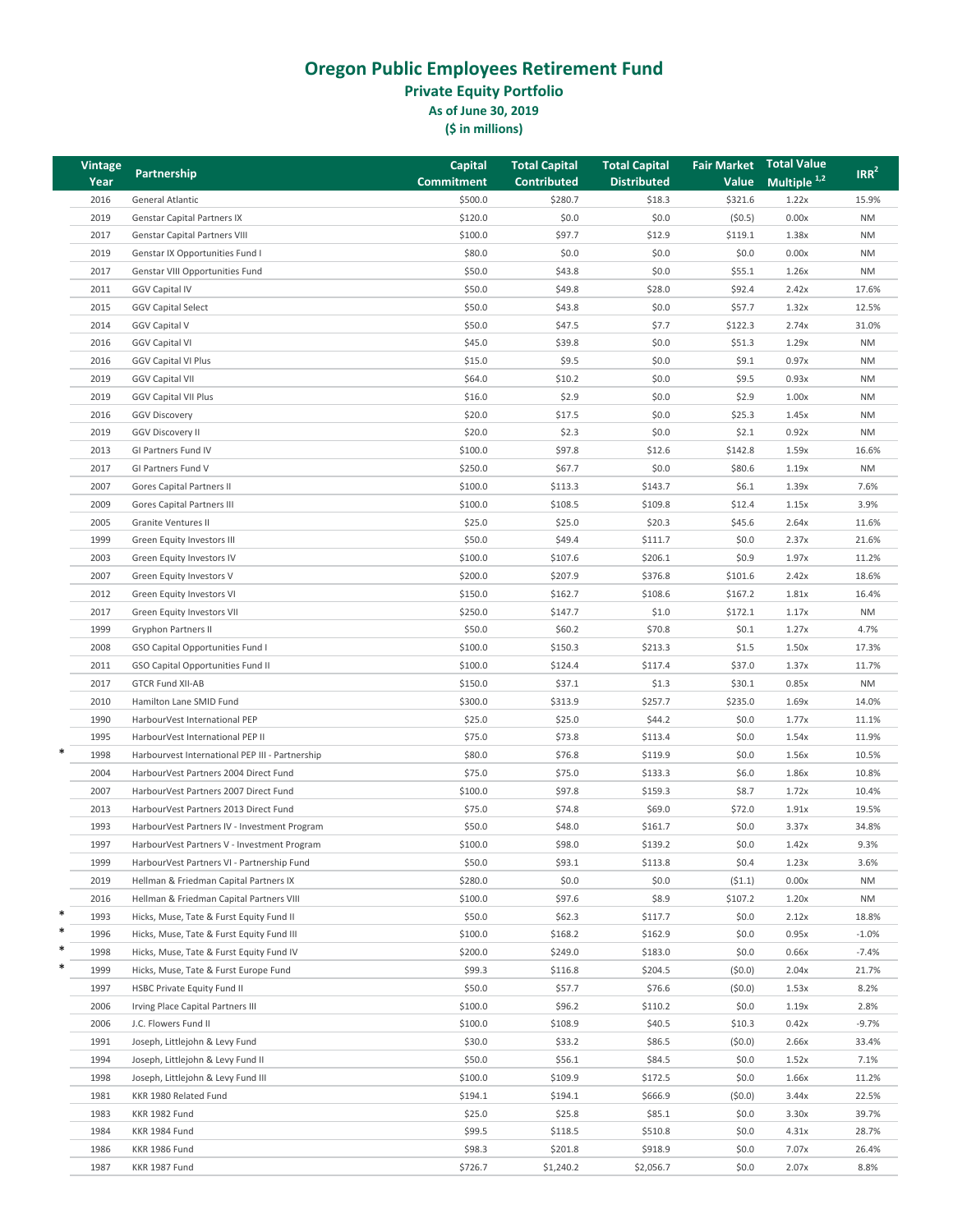**Private Equity Portfolio**

**As of June 30, 2019**

| <b>Vintage</b> | Partnership                                                            | <b>Capital</b>    | <b>Total Capital</b> | <b>Total Capital</b> | <b>Fair Market Total Value</b> |                | IRR <sup>2</sup> |
|----------------|------------------------------------------------------------------------|-------------------|----------------------|----------------------|--------------------------------|----------------|------------------|
| Year           |                                                                        | <b>Commitment</b> | <b>Contributed</b>   | <b>Distributed</b>   | Value                          | Multiple $1,2$ |                  |
| 1993           | KKR 1993 Fund                                                          | \$350.0           | \$433.7              | \$718.6              | (50.0)                         | 1.79x          | 16.7%            |
| 1997           | KKR 1996 Fund                                                          | \$800.0           | \$1,045.0            | \$1,705.5            | (50.0)                         | 1.79x          | 13.2%            |
| 2007           | KKR 2006 Co-Investment Fund                                            | \$187.5           | \$186.1              | \$350.1              | \$41.0                         | 2.10x          | 15.1%            |
| 2006           | <b>KKR 2006 Fund</b>                                                   | \$1,312.5         | \$1,400.7            | \$2,113.0            | \$407.9                        | 1.84x          | 9.7%             |
| 2017           | <b>KKR Americas Fund XII</b>                                           | \$500.0           | \$203.1              | \$3.1                | \$214.4                        | 1.07x          | <b>NM</b>        |
| 2007           | <b>KKR Asian Fund</b>                                                  | \$99.1            | \$112.0              | \$196.7              | \$4.3                          | 1.83x          | 13.7%            |
| 2013           | KKR Asian Fund II                                                      | \$200.0           | \$234.3              | \$104.6              | \$227.9                        | 1.49x          | 13.8%            |
| 2017           | <b>KKR Asian Fund III</b>                                              | \$250.0           | \$91.4               | \$0.0\$              | \$117.8                        | 1.29x          | <b>NM</b>        |
| 2009           | KKR E2 Investors (Euro 2 Annex Fund)                                   | \$37.0            | \$35.2               | \$31.9               | \$0.0                          | 0.91x          | $-2.9%$          |
| 1999           | <b>KKR European Fund</b>                                               | \$400.0           | \$525.9              | \$1,088.0            | \$0.0                          | 2.31x          | 19.7%            |
| 2005           | <b>KKR European Fund II</b>                                            | \$500.0           | \$584.0              | \$769.4              | \$5.3                          | 1.37x          | 4.8%             |
| 2008           | <b>KKR European Fund III</b>                                           | \$463.0           | \$453.0              | \$702.1              | \$40.6                         | 1.68x          | 11.4%            |
| 2002           | <b>KKR Millennium Fund</b>                                             | \$1,000.0         | \$1,305.3            | \$2,404.6            | \$0.9                          | 2.08x          | 16.4%            |
| 1985           | <b>KKR Non-Fund</b>                                                    | \$65.0            | \$65.0               | \$221.3              | \$0.0                          | 3.40x          | 16.8%            |
| 2012           | KKR North America Fund XI                                              | \$750.0           | \$828.2              | \$753.7              | \$768.5                        | 1.99x          | 20.3%            |
| 2014           | KSL Capital Partners Credit Opportunities Fund                         | \$75.0            | \$27.7               | \$17.6               | \$19.1                         | 1.37x          | 16.3%            |
| 2006           | <b>KSL Capital Partners II</b>                                         | \$100.0           | \$119.4              | \$149.6              | \$35.8                         | 1.75x          | 14.7%            |
| 2011           | <b>KSL Capital Partners III</b>                                        | \$100.0           | \$105.6              | \$105.1              | \$32.9                         | 1.42x          | 11.8%            |
| 2015           | <b>KSL Capital Partners IV</b>                                         | \$150.0           | \$114.2              | \$22.2               | \$110.2                        | 1.18x          | 12.2%            |
| 2009           | <b>KSL Capital Partners Supplemental II</b>                            | \$50.0            | \$21.7               | \$47.0               | (50.0)                         | 2.17x          | 24.8%            |
| 2019           | <b>KSL Capital Partners V</b>                                          | \$200.0           | \$0.0                | \$0.0\$              | (51.3)                         | 0.00x          | <b>NM</b>        |
| 2004           | Lion Capital Fund I                                                    | \$99.8            | \$108.7              | \$193.6              | \$0.2                          | 2.06x          | 24.8%            |
| 2007           | Lion Capital Fund II                                                   | \$203.3           | \$239.0              | \$151.8              | \$7.3                          | 0.59x          | $-8.1%$          |
| 2010           | Lion Capital Fund III                                                  | \$100.0           | \$121.2              | \$52.7               | \$57.1                         | 0.87x          | $-2.5%$          |
| 1999           | Littlejohn Fund II                                                     | \$50.0            | \$52.1               | \$82.9               | (50.0)                         | 1.71x          | 12.0%            |
| 2004           | Littlejohn Fund III                                                    | \$50.0            | \$50.0               | \$118.1              | \$0.6                          | 2.43x          | 25.5%            |
| 2010           | Littlejohn Fund IV                                                     | \$100.0           | \$110.1              | \$160.4              | \$33.1                         | 1.86x          | 14.0%            |
| 2004           | Markstone Capital Partners                                             | \$50.0            | \$56.8               | \$22.6               | \$0.3                          | 0.40x          | $-42.1%$         |
| 2001           | MatlinPatterson Global Opportunities Partners                          | \$75.0            | \$77.4               | \$133.1              | \$0.0                          | 1.72x          | 15.9%            |
| 2007           | MatlinPatterson Global Opportunities Partners III                      | \$150.0           | \$185.8              | \$193.0              | \$42.9                         | 1.36x          | 4.9%             |
| 2017           | Mayfield Select                                                        | \$12.5            | \$6.0                | \$0.0                | \$9.2                          | 1.53x          | <b>NM</b>        |
| 2013           | Mayfield XIV                                                           | \$25.0            | \$24.0               | \$0.0\$              | \$52.1                         | 2.17x          | 23.5%            |
| 2017           | Mayfield XV                                                            | \$27.5            | \$11.8               | \$0.0\$              | \$16.8                         | 1.42x          | <b>NM</b>        |
| 2017           | <b>MBK Partners Fund IV</b>                                            | \$200.0           | \$120.9              | \$10.8               | \$133.6                        | 1.19x          | <b>NM</b>        |
|                |                                                                        |                   |                      |                      |                                |                |                  |
| 2006<br>2014   | <b>MHR Institutional Partners III</b><br>MHR Institutional Partners IV | \$75.0<br>\$150.0 | \$80.1<br>\$76.9     | \$80.7<br>\$11.9     | \$26.6<br>\$65.8               | 1.55x<br>1.01x | 5.7%<br>0.5%     |
|                | Montauk TriGuard Fund III                                              |                   |                      |                      |                                |                |                  |
| 2005           |                                                                        | \$50.0            | \$46.7               | \$53.3               | \$0.0                          | 1.14x          | 3.7%             |
| 2008           | Montauk TriGuard Fund IV                                               | \$75.0            | \$69.3               | \$93.4               | \$13.0                         | 1.53x          | 12.9%            |
| 2011           | Montauk TriGuard Fund V                                                | \$75.0            | \$57.8               | \$54.4               | \$18.5                         | 1.26x          | 9.0%             |
| 2014           | Montauk Triguard Fund VI                                               | \$100.0           | \$65.0               | \$49.8               | \$35.5                         | 1.31x          | 15.4%            |
| 2005           | New Mountain Partners II                                               | \$50.0            | \$45.6               | \$87.6               | \$0.7                          | 2.06x          | 13.6%            |
| 2007           | New Mountain Partners III                                              | \$100.0           | \$107.1              | \$141.0              | \$76.6                         | 2.18x          | 13.7%            |
| 2013           | Nordic Capital VIII                                                    | \$75.0            | \$74.2               | \$45.6               | \$61.3                         | 2.14x          | 13.8%            |
| 2013           | North Haven Private Equity Asia IV                                     | \$100.0           | \$110.7              | \$38.4               | \$97.5                         | 1.27x          | 7.7%             |
| 2001           | Northwest Emerging Ventures                                            | \$250.0           | \$287.0              | \$403.8              | \$22.9                         | 1.56x          | 7.3%             |
| 2005           | Northwest Emerging Ventures II                                         | \$300.0           | \$332.8              | \$449.4              | \$136.3                        | 1.86x          | 9.6%             |
| 2008           | Northwest Emerging Ventures III                                        | \$400.0           | \$454.4              | \$398.5              | \$433.8                        | 1.96x          | 13.8%            |
| 2017           | Novalpina Capital Fund I                                               | \$232.9           | \$15.8               | \$2.2                | \$14.5                         | 1.07x          | <b>NM</b>        |
| 2004<br>$\ast$ | Oak Hill Capital Partners II                                           | \$100.0           | \$113.1              | \$179.9              | \$0.0                          | 1.67x          | 9.9%             |
| 2007           | Oak Hill Capital Partners III                                          | \$300.0           | \$343.6              | \$481.9              | \$0.0                          | 1.50x          | 8.9%             |
| 2006           | Oak Investment Partners XII                                            | \$75.0            | \$74.9               | \$57.0               | \$14.9                         | 0.96x          | $-0.7%$          |
| 2010           | Oak Investment Partners XIII                                           | \$75.0            | \$74.9               | \$16.5               | \$80.8                         | 1.30x          | 4.9%             |
| 2011           | Oaktree European Principal Fund III (US)                               | \$50.0            | \$42.9               | \$32.8               | \$36.1                         | 1.73x          | 10.4%            |
| 2013           | Oaktree Opportunities Fund IX                                          | \$75.0            | \$75.0               | \$32.2               | \$57.6                         | 1.20x          | 4.0%             |
| 2009           | Oaktree Opportunities Fund VIII                                        | \$50.0            | \$50.0               | \$69.8               | \$2.6                          | 1.45x          | 9.0%             |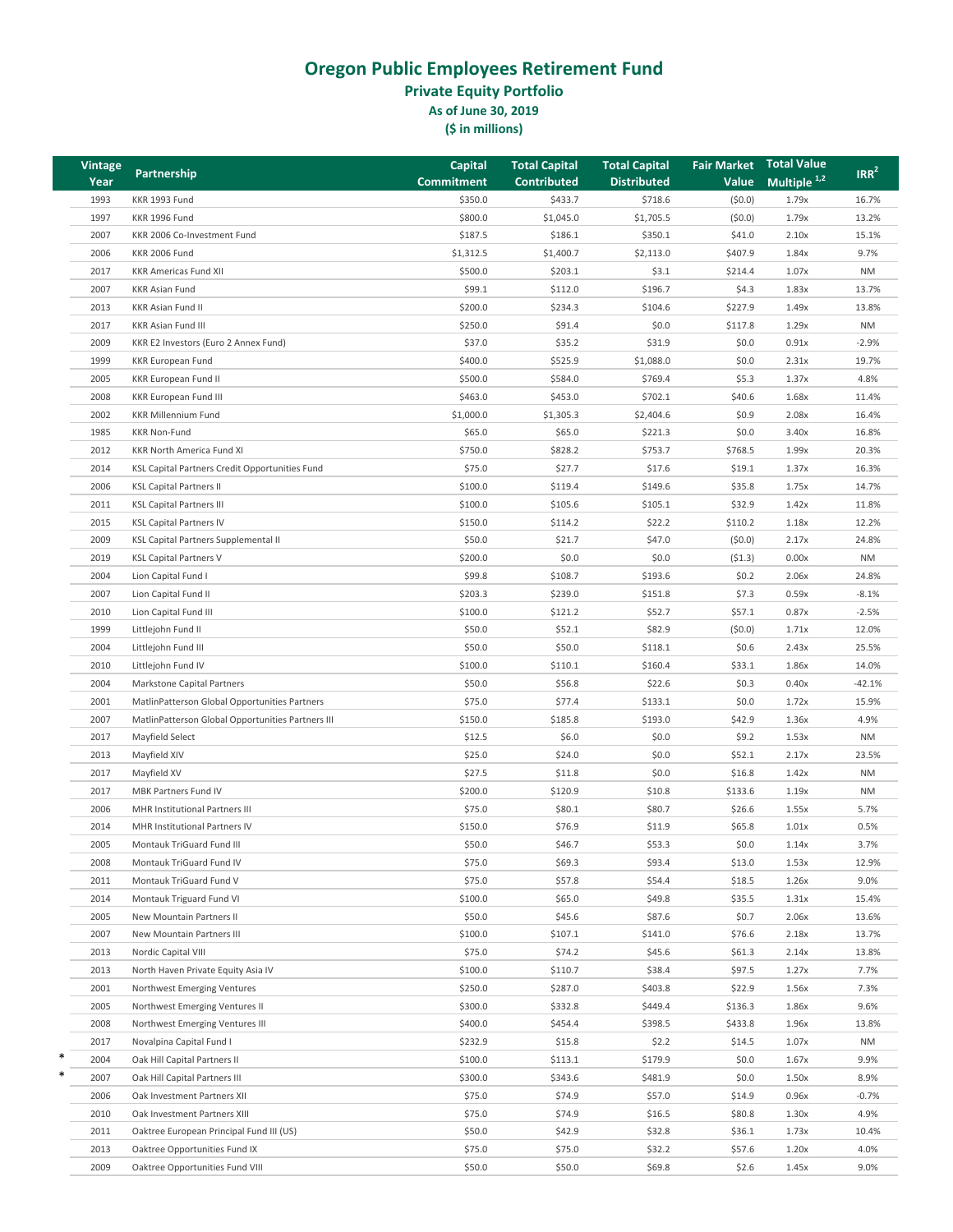**Private Equity Portfolio**

**As of June 30, 2019**

| <b>Vintage</b> |                                          | <b>Capital</b> | <b>Total Capital</b> | <b>Total Capital</b> | <b>Fair Market</b> | <b>Total Value</b>      | IRR <sup>2</sup> |
|----------------|------------------------------------------|----------------|----------------------|----------------------|--------------------|-------------------------|------------------|
| Year           | Partnership                              | Commitment     | <b>Contributed</b>   | <b>Distributed</b>   | Value              | Multiple <sup>1,2</sup> |                  |
| 2011           | Oaktree Opportunities Fund VIIIb         | \$50.0         | \$50.0               | \$48.5               | \$18.9             | 1.35x                   | 6.1%             |
| 2015           | Oaktree Opportunities Fund X             | \$50.0         | \$46.5               | \$11.1               | \$47.0             | 1.28x                   | 13.4%            |
| 2018           | Oaktree Opportunities Fund Xb            | \$100.0        | \$12.5               | \$0.0                | \$11.8             | 0.94x                   | <b>NM</b>        |
| 2009           | Oaktree Principal Fund V                 | \$100.0        | \$94.4               | \$63.1               | \$44.4             | 1.15x                   | 2.7%             |
| 1995           | <b>OCM Opportunities Fund</b>            | \$48.0         | \$48.0               | \$78.7               | \$0.0              | 1.64x                   | 10.3%            |
| 1997           | OCM Opportunities Fund II                | \$75.0         | \$75.0               | \$113.4              | (50.0)             | 1.51x                   | 8.5%             |
| 1999           | <b>OCM Opportunities Fund III</b>        | \$100.0        | \$100.0              | \$150.4              | \$0.0              | 1.50x                   | 12.0%            |
| 2002           | OCM Opportunities Fund IVb               | \$75.0         | \$90.0               | \$146.6              | \$0.0              | 2.26x                   | 46.5%            |
| 2004           | OCM Opportunities Fund V                 | \$50.0         | \$50.0               | \$82.5               | \$0.0              | 1.65x                   | 14.2%            |
| 2005           | <b>OCM Opportunities Fund VI</b>         | \$50.0         | \$50.0               | \$79.0               | \$0.0              | 1.58x                   | 8.7%             |
| 2007           |                                          | \$50.0         | \$50.0               | \$66.7               | \$2.4              | 1.38x                   | 7.4%             |
|                | OCM Opportunities Fund VII               |                |                      |                      |                    |                         |                  |
| 2008           | OCM Opportunities Fund VIIb              | \$100.0        | \$90.0               | \$153.7              | \$2.2              | 1.73x                   | 16.6%            |
| 1996           | OCM Principal Opportunities Fund         | \$50.0         | \$50.0               | \$72.6               | \$0.0              | 1.45x                   | 5.4%             |
| 2001           | OCM Principal Opportunities Fund II      | \$50.0         | \$61.3               | \$98.9               | \$0.0              | 1.75x                   | 18.3%            |
| 2003           | OCM Principal Opportunities Fund III     | \$75.0         | \$77.3               | \$114.8              | (50.0)             | 1.50x                   | 9.5%             |
| 2006           | OCM Principal Opportunities Fund IV      | \$100.0        | \$102.0              | \$170.1              | \$1.2              | 1.77x                   | 8.8%             |
| 2011           | OHA European Strategic Credit Fund       | \$50.0         | \$31.0               | \$33.8               | \$7.7              | 1.38x                   | 7.1%             |
| 1994           | Olympic Venture Partners III             | \$10.0         | \$10.2\$             | \$22.7               | (50.0)             | 2.22x                   | 27.1%            |
| 1997           | Olympic Venture Partners IV              | \$14.0         | \$14.0               | \$36.7               | \$0.0              | 2.62x                   | 63.9%            |
| 2000           | Olympic Venture Partners V               | \$25.0         | \$25.0               | \$6.8                | \$0.0              | 0.27x                   | $-16.7%$         |
| 2006           | Opus Capital Venture Partners V          | \$50.0         | \$50.0               | \$27.9               | \$27.3             | 1.11x                   | 1.3%             |
| 2011           | Opus Capital Venture Partners VI         | \$33.5         | \$23.1               | \$8.9                | \$14.5             | 1.01x                   | 0.2%             |
| 2010           | OrbiMed Private Investments IV           | \$40.0         | \$50.2               | \$110.9              | \$42.9             | 3.83x                   | 34.7%            |
| 2013           | OrbiMed Private Investments V            | \$40.0         | \$50.5               | \$61.9               | \$71.7             | 3.16x                   | 51.9%            |
| 2015           | OrbiMed Private Investments VI           | \$60.0         | \$50.9               | \$6.5                | \$64.3             | 1.39x                   | 19.7%            |
| 2014           | Orchid Asia VI                           | \$75.0         | \$73.5               | \$14.5               | \$63.7             | 1.06x                   | 3.8%             |
| 2018           | Orchid Asia VII                          | \$135.0        | \$24.7               | \$0.1                | \$24.5             | 0.99x                   | <b>NM</b>        |
| 2004           | Oregon Investment Fund (Series 1)        | \$100.0        | \$98.6               | \$55.8               | \$42.7             | 1.00x                   | 0.0%             |
| 2007           | Oregon Investment Fund (Series 1-A)      | \$50.0         | \$46.9               | \$77.6               | \$25.7             | 2.29x                   | 17.0%            |
| 2001           | <b>OVP Venture Partners VI</b>           | \$40.0         | \$40.0               | \$11.3               | \$0.0              | 0.28x                   | $-15.7%$         |
| 2006           | <b>OVP Venture Partners VII</b>          | \$50.0         | \$50.0               | \$4.7                | \$26.5             | 0.62x                   | $-5.0%$          |
| 1999           | Palamon European Equity                  | \$50.0         | \$63.3               | \$113.2              | \$0.0              | 1.99x                   | 11.9%            |
| *<br>2005      | Palamon European Equity II               | \$100.0        | \$123.4              | \$169.1              | \$0.0              | 1.43x                   | 7.7%             |
| 2012           | Palladium Equity Partners IV             | \$100.0        | \$86.1               | \$46.1               | \$78.9             | 1.45x                   | 13.8%            |
| 2017           | Palladium Equity Partners V              | \$250.0        | \$38.2               | \$0.2                | \$29.6             | 0.78x                   | NM               |
| 1999           | Parthenon Investors                      | \$50.0         | \$59.4               | \$81.8               | \$0.0              | 1.45x                   | 6.5%             |
| 2001           | Parthenon Investors II                   | \$75.0         | \$87.8               | \$140.4              | \$1.1              | 1.65x                   | 12.2%            |
|                |                                          |                |                      |                      |                    |                         |                  |
| 2005           | Parthenon Investors III                  | \$100.0        | \$112.3              | \$156.6              | \$37.9             | 1.86x                   | 9.3%             |
| 2012           | Parthenon Investors IV                   | \$75.0         | \$75.0               | \$132.0              | \$143.6            | 3.95x                   | 40.9%            |
| 2001           | Pathway Private Equity Fund III          | \$250.0        | \$238.3              | \$335.7              | \$26.8             | 1.52x                   | 7.9%             |
| 2008           | Pathway Private Equity Fund III-B        | \$400.0        | \$372.5              | \$354.4              | \$286.3            | 1.72x                   | 15.2%            |
| 2019           | Pathway Private Equity Fund III-Co       | \$250.0        | \$84.0               | \$0.0                | \$84.0             | 1.00x                   | <b>NM</b>        |
| 1994           | Penman Private Equity and Mezzanine Fund | \$20.2\$       | \$20.2               | \$18.0               | (50.0)             | 0.89x                   | $-2.5%$          |
| 2016           | Permira VI                               | \$250.6        | \$172.3              | \$0.0                | \$203.3            | 1.18x                   | ΝM               |
| 2019           | Permira VII                              | \$252.3        | \$0.0\$              | \$0.0                | \$0.0              | 0.00x                   | <b>NM</b>        |
| 2008           | Pine Brook Capital Partners              | \$100.0        | \$113.3              | \$130.6              | \$18.5             | 1.38x                   | 7.4%             |
| 2012           | Pine Brook Capital Partners II           | \$100.0        | \$114.4              | \$34.6               | \$117.0            | 1.41x                   | 9.7%             |
| 1996           | <b>Providence Equity Partners</b>        | \$75.0         | \$108.4              | \$301.3              | \$0.0              | 3.32x                   | 78.5%            |
| 1998           | Providence Equity Partners III           | \$100.0        | \$106.4              | \$164.6              | \$0.0              | 1.67x                   | 15.8%            |
| 2000           | Providence Equity Partners IV            | \$150.0        | \$215.7              | \$411.6              | \$0.1              | 2.42x                   | 23.9%            |
| 2005           | Providence Equity Partners V             | \$150.0        | \$186.9              | \$217.0              | \$2.5              | 1.24x                   | 3.1%             |
| 2006           | Providence Equity Partners VI            | \$300.0        | \$344.7              | \$368.9              | \$76.8             | 1.35x                   | 5.0%             |
| 2012           | Providence Equity Partners VII           | \$150.0        | \$172.1              | \$140.3              | \$144.5            | 1.92x                   | 21.0%            |
| 1991           | Providence Media Partners                | \$50.0         | \$62.2\$             | \$212.3              | (50.0)             | 3.65x                   | 35.2%            |
| 2014           | <b>Public Pension Capital</b>            | \$100.0        | \$71.1               | \$44.2               | \$75.8             | 1.71x                   | 25.6%            |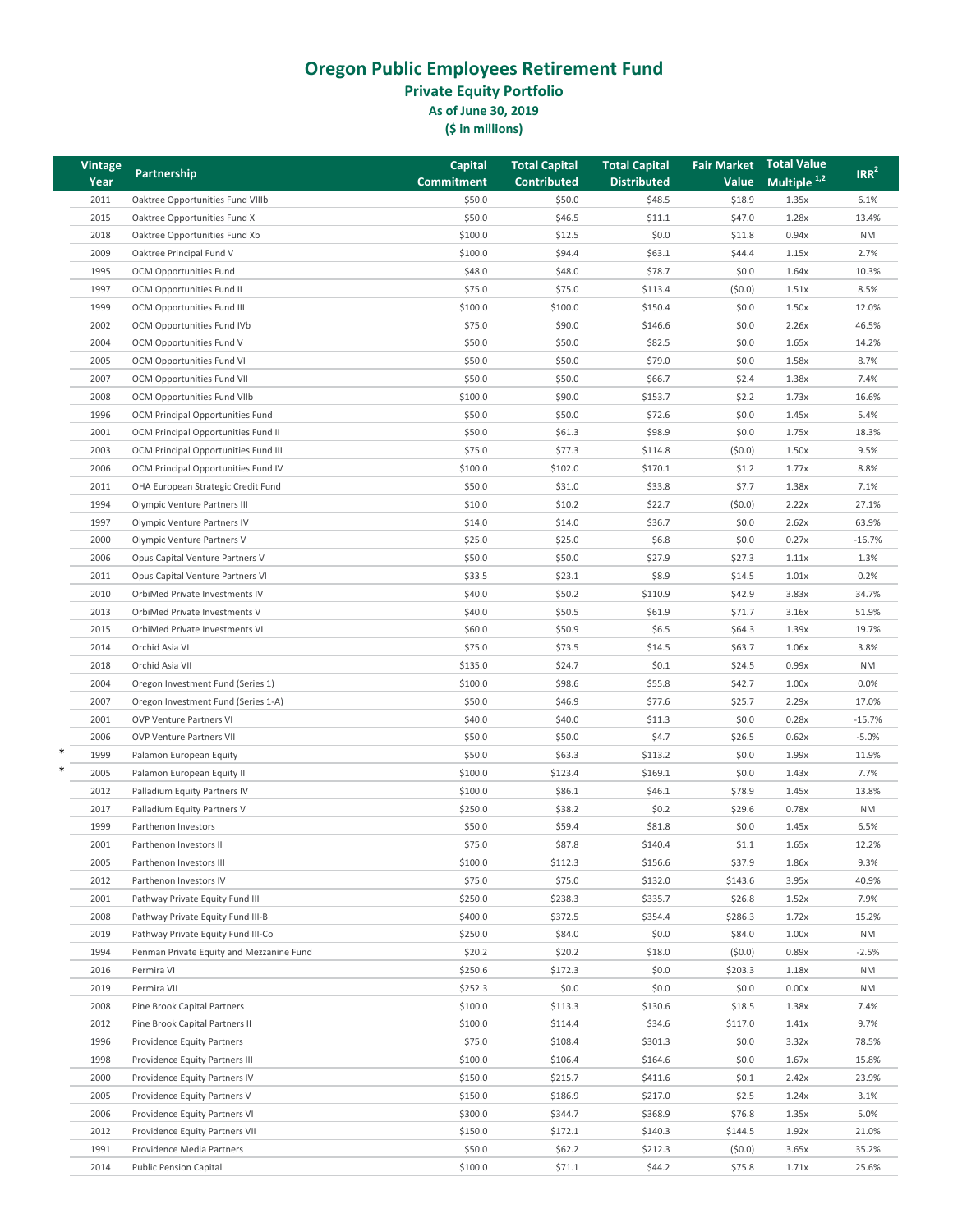**Private Equity Portfolio**

**As of June 30, 2019**

| Vintage |                                                 | <b>Capital</b>    | <b>Total Capital</b> | <b>Total Capital</b> | <b>Fair Market</b> | <b>Total Value</b>      | IRR <sup>2</sup> |
|---------|-------------------------------------------------|-------------------|----------------------|----------------------|--------------------|-------------------------|------------------|
| Year    | Partnership                                     | <b>Commitment</b> | <b>Contributed</b>   | <b>Distributed</b>   | Value              | Multiple <sup>1,2</sup> |                  |
| 2006    | Rhône Partners III                              | \$100.0           | \$116.2              | \$164.7              | \$0.0              | 1.43x                   | 9.6%             |
| 2011    | Rhône Partners IV                               | \$75.0            | \$68.9               | \$60.5               | \$23.5             | 1.23x                   | 7.0%             |
| 2015    | Rhône Partners V                                | \$190.4           | \$116.7              | \$0.1                | \$140.6            | 1.21x                   | 10.8%            |
| 2008    | Riverside Capital Appreciation Fund V           | \$100.0           | \$91.8               | \$114.4              | \$17.0             | 1.43x                   | 9.1%             |
| 2012    | Riverside Capital Appreciation Fund VI          | \$75.0            | \$73.7               | \$38.0               | \$67.0             | 1.47x                   | 13.2%            |
| 2009    | Riverside Europe Fund IV                        | \$50.0            | \$55.1               | \$62.0               | \$22.0             | 1.61x                   | 9.0%             |
| 2008    | Riverstone-Carlyle RAE Fund II                  | \$100.0           | \$95.5               | \$73.2               | \$43.1             | 1.26x                   | 4.0%             |
| 2016    | Roark Capital Partners IV                       | \$100.0           | \$84.4               | \$2.8                | \$85.7             | 1.05x                   | <b>NM</b>        |
| 2018    | Roark Capital Partners V                        | \$250.0           | \$54.3               | \$0.0\$              | \$60.6             | 1.12x                   | <b>NM</b>        |
| 2013    | RRJ Capital Master fund II                      | \$75.0            | \$83.2               | \$68.0               | \$44.6             | 1.45x                   | 11.4%            |
| 2015    | RRJ Capital Master Fund III                     | \$150.0           | \$112.9              | \$33.6               | \$114.1            | 1.34x                   | 16.6%            |
| 2019    |                                                 |                   |                      |                      |                    |                         |                  |
|         | Seventh Cinven Fund                             | \$224.4           | \$0.0\$              | \$0.0\$              | \$0.0              | 0.00x                   | <b>NM</b>        |
| 2016    | Sixth Cinven Fund                               | \$141.9           | \$80.8               | \$7.8                | \$80.6             | 1.10x                   | <b>NM</b>        |
| 2007    | Sofinnova Venture Partners VII                  | \$25.0            | \$25.0               | \$38.0               | \$8.7              | 1.87x                   | 16.1%            |
| 2011    | Sofinnova Venture Partners VIII                 | \$50.0            | \$48.5               | \$55.1               | \$24.5             | 1.64x                   | 23.2%            |
| 2000    | Solera Partners                                 | \$50.0            | \$67.5               | \$105.3              | \$0.4              | 2.18x                   | 7.5%             |
| 1994    | Stonington Capital Appreciation 1994 Fund       | \$50.0            | \$55.2               | \$48.6               | \$0.0              | 0.87x                   | $-1.4%$          |
| 2006    | <b>Tailwind Capital Partners</b>                | \$75.0            | \$76.6               | \$123.4              | \$4.3              | 1.81x                   | 11.7%            |
| 2013    | Tailwind Capital Partners II                    | \$75.0            | \$69.0               | \$23.6               | \$62.6             | 1.30x                   | 8.5%             |
| 2017    | <b>Tailwind Capital Partners III</b>            | \$200.0           | \$33.3               | \$0.0\$              | \$39.7             | 1.19x                   | <b>NM</b>        |
| 1996    | <b>TCW Crescent Mezzanine Partners</b>          | \$50.0            | \$59.5               | \$79.4               | \$0.0              | 1.39x                   | 7.9%             |
| 1998    | TCW Crescent Mezzanine Partners II              | \$100.0           | \$110.6              | \$154.7              | (50.0)             | 1.45x                   | 13.5%            |
| 2001    | TCW Crescent Mezzanine Partners III             | \$75.0            | \$81.2               | \$162.0              | \$0.0              | 2.78x                   | 36.3%            |
| 2006    | TCW Crescent Mezzanine Partners IV              | \$100.0           | \$103.3              | \$112.9              | \$0.2              | 1.11x                   | 2.2%             |
| 2007    | TCW Crescent Mezzanine Partners V               | \$200.0           | \$202.2              | \$263.6              | \$5.2              | 1.36x                   | 9.4%             |
| 1991    | TCW Special Credits Fund III                    | \$50.0            | \$50.0               | \$103.3              | (50.0)             | 2.07x                   | 21.7%            |
| 1993    | TCW Special Credits Fund IV                     | \$25.0            | \$25.8               | \$50.5               | (50.0)             | 1.96x                   | 17.5%            |
| 1994    | TCW Special Credits Fund V - The Principal Fund | \$50.0            | \$50.0               | \$86.8               | \$0.0              | 1.74x                   | 14.8%            |
| 2013    | <b>TDR Capital III</b>                          | \$100.0           | \$63.0               | \$87.0               | \$99.1             | 3.07x                   | 41.3%            |
| 2018    | <b>TDR Capital IV</b>                           | \$190.6           | \$4.1                | \$0.0                | (51.6)             | 0.00x                   | <b>NM</b>        |
| 2006    | Technology Crossover Ventures VI                | \$25.0            | \$24.9               | \$35.5               | \$5.5              | 1.65x                   | 13.2%            |
| 2008    | Technology Crossover Ventures VII               | \$75.0            | \$73.8               | \$151.6              | \$63.2             | 2.91x                   | 23.4%            |
| 2006    | Terra Firma Capital Partners III                | \$150.0           | \$157.8              | \$59.3               | \$11.3             | 0.44x                   | $-9.7%$          |
| 1999    | Thomas Weisel Capital Partners                  | \$100.0           | \$110.8              | \$65.5               | \$0.0              | 0.56x                   | $-9.8%$          |
| 2011    | TPG Growth II                                   | \$75.0            | \$82.3               | \$62.2               | \$98.7             | 2.09x                   | 17.8%            |
| 2015    | TPG Growth III                                  | \$200.0           | \$186.9              | \$99.5               | \$158.3            |                         | 21.7%            |
|         |                                                 |                   |                      |                      |                    | 1.48x                   |                  |
| 2017    | TPG Growth IV                                   | \$200.0           | \$83.6               | \$0.3\$              | \$83.6             | 1.00x                   | <b>NM</b>        |
| 2018    | TPG Healthcare Partners                         | \$100.0           | \$0.0\$              | \$0.0                | (51.2)             | 0.00x                   | <b>NM</b>        |
| 1993    | <b>TPG Partners</b>                             | \$50.0            | \$51.3               | \$181.1              | \$0.0              | 3.66x                   | 36.3%            |
| 1997    | TPG Partners II                                 | \$300.0           | \$327.4              | \$552.5              | \$0.0              | 1.77x                   | 9.9%             |
| 1999    | TPG Partners III                                | \$300.0           | \$284.5              | \$691.0              | \$0.6              | 2.52x                   | 24.4%            |
| 2003    | TPG Partners IV                                 | \$300.0           | \$333.3              | \$632.8              | \$8.8              | 2.11x                   | 15.3%            |
| 2006    | TPG Partners V                                  | \$300.0           | \$310.7              | \$408.3              | \$21.2             | 1.45x                   | 5.0%             |
| 2008    | TPG Partners VI                                 | \$750.0           | \$812.9              | \$1,058.5            | \$188.6            | 1.62x                   | 10.6%            |
| 2015    | TPG Partners VII                                | \$700.0           | \$613.7              | \$125.1              | \$682.4            | 1.35x                   | 18.1%            |
| 2018    | <b>TPG Partners VIII</b>                        | \$400.0           | \$0.0\$              | \$0.0                | ( \$3.6)           | 0.00x                   | <b>NM</b>        |
| 2006    | TPG Star                                        | \$100.0           | \$114.6              | \$132.4              | \$20.7             | 1.39x                   | 7.5%             |
| 1995    | TSG Capital Fund II                             | \$40.0            | \$39.5               | \$26.1               | \$0.0              | 0.66x                   | $-8.5%$          |
| 1998    | TSG Capital Fund III                            | \$75.0            | \$79.8               | \$45.3               | (50.0)             | 0.53x                   | $-13.5%$         |
| 2004    | Union Square Ventures 2004                      | \$25.0            | \$22.3               | \$305.4              | \$2.9              | 13.86x                  | 66.9%            |
| 2008    | Union Square Ventures 2008                      | \$25.0            | \$23.8               | \$58.7               | \$26.4             | 3.58x                   | 20.6%            |
| 2011    | Union Square Ventures 2012                      | \$25.0            | \$23.4               | \$4.2                | \$72.0             | 3.26x                   | 25.6%            |
| 2014    | Union Square Ventures 2014                      | \$18.8            | \$17.4               | \$1.0                | \$31.4             | 1.85x                   | 22.1%            |
| 2014    | Union Square Ventures Opportunity 2014          | \$18.8            | \$13.7               | \$1.1                | \$20.3             | 1.56x                   | 15.7%            |
| 2010    | Union Square Ventures Opportunity Fund          | \$25.0            | \$18.3               | \$47.4               | \$13.2             | 3.32x                   | 58.7%            |
|         |                                                 |                   |                      |                      |                    |                         |                  |